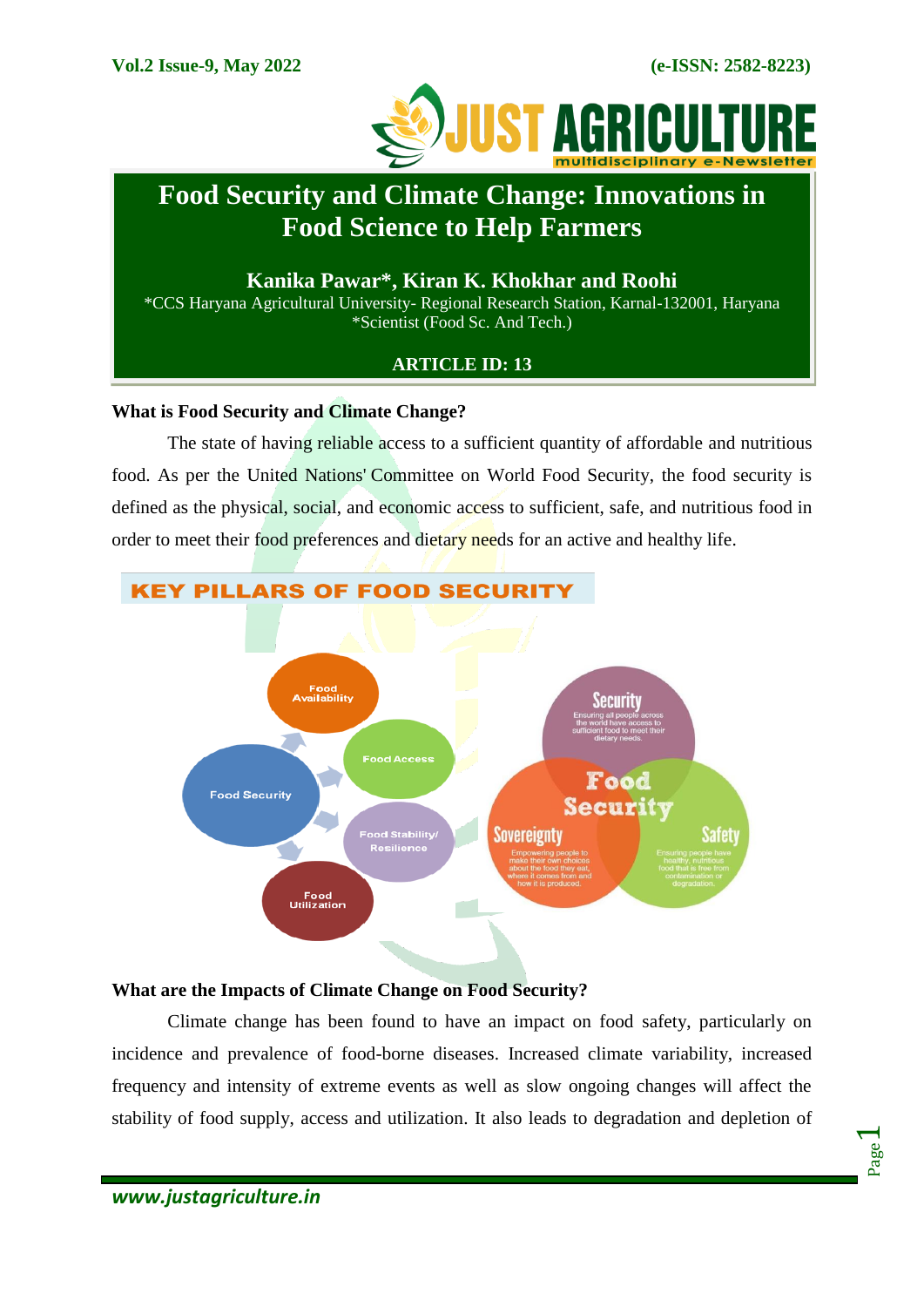Page  $\boldsymbol{\sim}$ 



natural resources along with the migration to urban areas and across borders, and political and economic instability.



**What all SOLUTIONS could be provided by the scientific community?**

How FARMERS would be supported in light of the drastic environmental changes, including droughts, increasing temperatures, and flooding, that are increasingly threatening their livelihood.

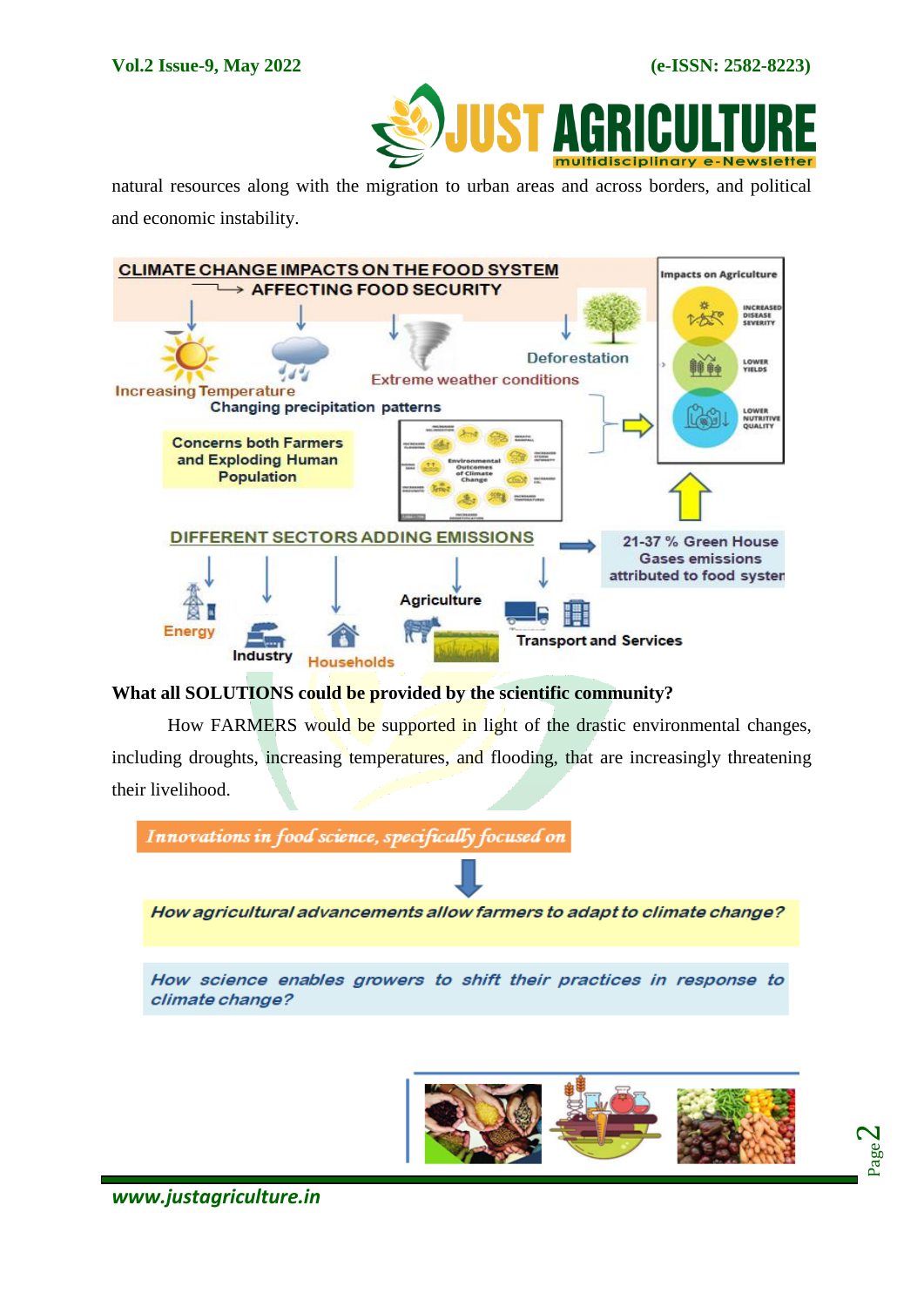

### **Seven Areas of Action by Scientific Community**

- $\checkmark$  Number 1: Integrate food security and sustainable agriculture into global and national policies.
- $\checkmark$  Number 2: Significantly raise the level of global investment in sustainable agriculture and food systems in the next decade.
- $\checkmark$  Number 3: Sustainably intensify agricultural production while reducing greenhouse gas emissions and other negative environmental impacts of agriculture.
- $\checkmark$  Number 4: Develop specific programs and policies to assist populations and sectors that are most vulnerable to climate changes and food insecurity.
- $\checkmark$  Number 5: Reshape food access and consumption patterns to ensure basic nutritional needs are met and to foster healthy and sustainable eating patterns worldwide.
- $\checkmark$  Number 6: Reduce loss and waste in food systems, targeting infrastructure, farming practices, processing, distribution and household habits.
- $\checkmark$  Number 7: Create comprehensive, shared, integrated information systems that encompass human and ecological dimensions.

Page က $\,$